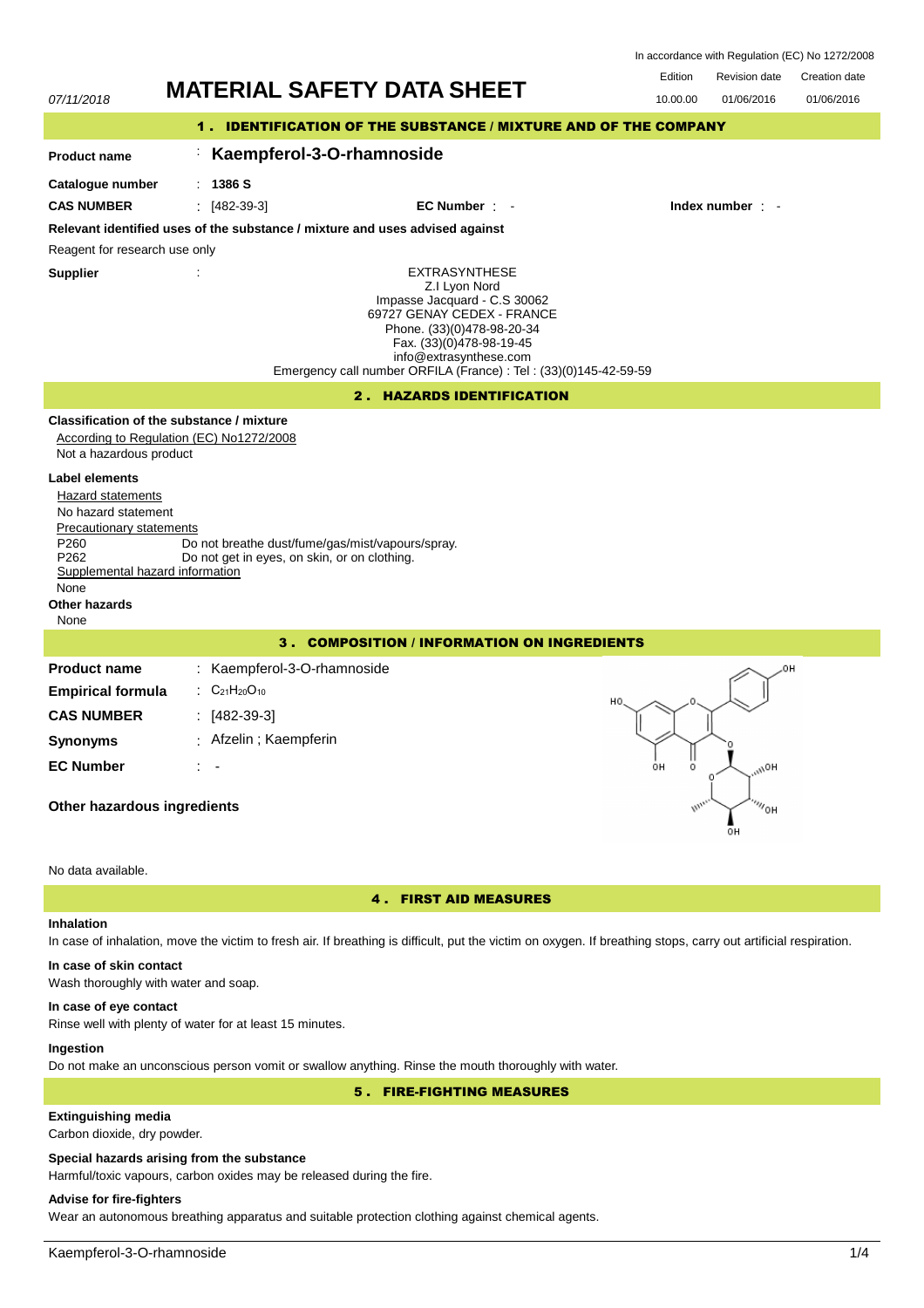#### 6 . ACCIDENTAL RELEASE MEASURES

### **Personal precautions**

Use personal protective equipment. Evacuate the personnel from the contaminated zone. Ensure adequate ventilation.

## **Environnemental precautions**

Keeping away from drains, surface and ground waters.

#### **Methods and materials for containment and cleaning up**

Clean up without creating dust and place in adapted and sealed containers for elimination. Wash the contaminated aera with water and soap. Confine washing water and dispose of it complying with the local regulations. After cleaning, quickly eliminate traces of water with a product absorbing liquids (for example : sand, sawdust, universal binder, Kieselguhr).

## 7 . HANDLING AND STORAGE

## **Precautions for safe handling**

Avoid formation of dust. Avoid contact with skin and eyes. During handling, wear suitable personal protective equipment (see section 8). Follow the normal measures for preventive fire protection.

**Specific handling** No data available.

**Specific end use(s)**

# No data available

#### **Conditions for safe storage, including any incompatibilities**

Store in a cool well-ventilated place. Keep container tightly closed in a dry place away from light.

Store at <+8°C

## 8 . EXPOSURE CONTROL/PERSONAL PROTECTION

# **Respiratory protection**

Wear imperatively an appropriated mask/respirator, tested and approved by standards such as NIOSH (US) or CEN (EU).

#### **Hand protection**

Handle with protective gloves. The selected gloves have to satisfy the specifications of EU Directive 89/686/EEC and the standard EN 374 derived from it.

## **Eye protection**

Wear safety glasses.

## **Skin protection**

Wear suitable protective clothing according to the quantity and the level of activity of the substance at the workplace.

|                                                       | <b>9. PHYSICAL AND CHEMICAL PROPERTIES</b> |  |
|-------------------------------------------------------|--------------------------------------------|--|
| Information on basic physical and chemical properties |                                            |  |
| Physical state                                        | : Powder                                   |  |
| Color                                                 | : Yellow                                   |  |
| Solubility in                                         | : No data available.                       |  |
| Melting point                                         | : No data available.                       |  |
| Initial boiling point                                 | : No data available.                       |  |
| Flash point                                           | : No data available.                       |  |
| рH                                                    | : No data available.                       |  |
| Partition coefficient: n-octanol/water                | : No data available.                       |  |
| Auto-ignition temperature                             | : No data available.                       |  |
| Decomposition temperature                             | : No data available.                       |  |
| Viscosity                                             | : No data available.                       |  |
| Other information                                     |                                            |  |

# **Other information**

No data available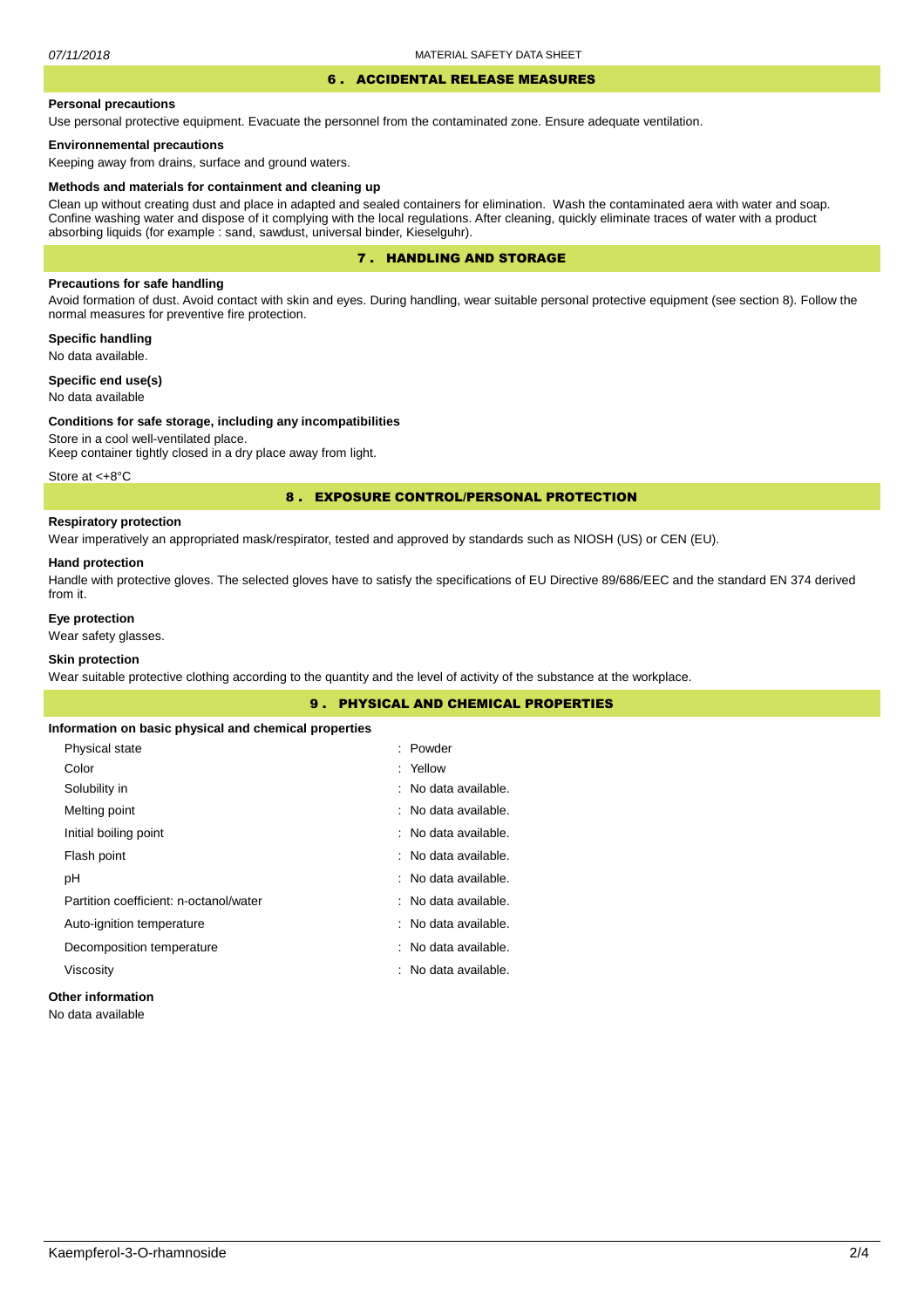### 10 . STABILITY AND REACTIVITY

# **Reactivity**

No data available.

## **Chemical stability**

Stable under recommanded storage conditions.

#### **Possibility of hazardous reactions**

No hazardous reactions during storage and handling complying with the instructions.

**Conditions to avoid**

No data available.

**Incompatible materials**

No data available.

## **Hazardous decomposition products**

No hazardous decomposition products if the instructions for handling and storage are respected. During high overheating of the substance or during a fire, hazardous decomposition products may be produced.

## 11 . TOXICOLOGICAL INFORMATION

## **Acute oral toxicity**

No data available.

# **Acute dermal toxicity**

No data available.

#### **Acute inhalation toxicity**

No data available.

## **Skin Corrosion**

No data available.

#### **Skin Irritation**

No data available.

# **Serious Eye Damage**

No data available.

# **Eye Irritation**

No data available.

## **Respiratory Sensitisation**

No data available.

### **Skin Sensitisation**

No data available.

## **Germ Cell Mutagenicity**

No data available.

## **Carcinogenictiy**

No data available.

## **Reproductive Toxicity**

No data available.

## **Specific Target Organ Toxicity - Single Exposure**

No data available.

## **Specific Target Organ Toxicity - Repeated Exposure**

No data available.

### **Aspiration Hazard**

No data available.